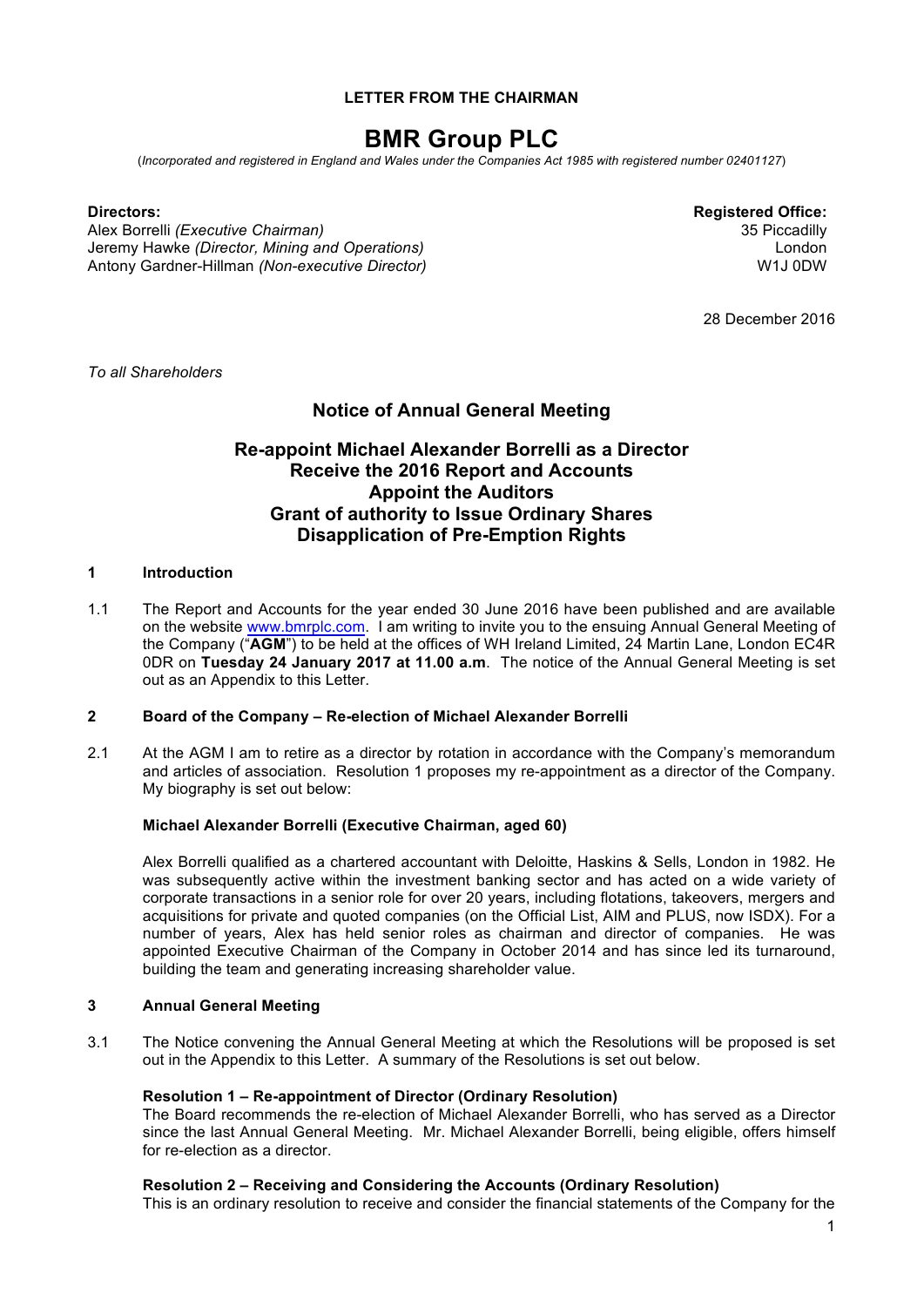year ended 30 June 2016 together with the report of the Directors and the report of the auditors thereon.

## **Resolution 3 – Appointment of Auditor (Ordinary Resolution)**

This Resolution seeks to authorise the appointment of Crowe Clark Whitehill LLP as auditors of the Company and to authorise the Directors to determine their remuneration.

## **Resolution 4 – Directors' Authority to Allot Shares (Ordinary Resolution)**

This Resolution proposes that, in substitution for any existing authority, the Directors be generally and unconditionally authorised to exercise all the powers of the Company to allot relevant securities and subject to the terms the Directors may determine up to a maximum aggregate nominal amount of **£3,000,000 (representing 300,000,000 Ordinary Shares of £0.01 each).** 

## **Resolution 5 – Disapplication of Pre-Emption Rights (Special Resolution)**

In addition to Resolution 4 granting Directors the authority to issue Ordinary Shares, this Resolution seeks to dis-apply statutory pre-emption rights in respect of the issue of Ordinary Shares by the Company up to the aggregate nominal amount of **£3,000,000.**

## **4 Action to be taken**

- 4.1 All Shareholders will be sent a Form of Proxy by post for use at the Annual General Meeting. The Form of Proxy should be completed and signed in accordance with the instructions thereon and returned to the Company's registrar, Neville Registrars Limited, at Neville House, 18 Laurel Lane, Halesowen, West Midlands B63 3DA, by not later than 11.00 a.m. on 23 January 2017.
- 4.2 The completion and return of a Form of Proxy will not preclude Shareholders from attending the Annual General Meeting and voting in person should they so wish. Shareholders wishing to attend the Annual General Meeting should bring the Attendance Card (included with the Form of Proxy) with them.

## **5 Recommendation**

5.1 The Directors consider the approval of all Resolutions to be in the best interests of the Company and the Shareholders as a whole. Accordingly, the Directors recommend that Shareholders vote in favour of the Resolutions to be proposed at the Annual General Meeting as they intend to do so in respect of their aggregate beneficial holding **of 1,066,666 Ordinary Shares, representing approximately 0.58 per** cent. of the issued share capital of the Company as at the date of this Letter.

Yours faithfully

**Alex Borrelli** Chairman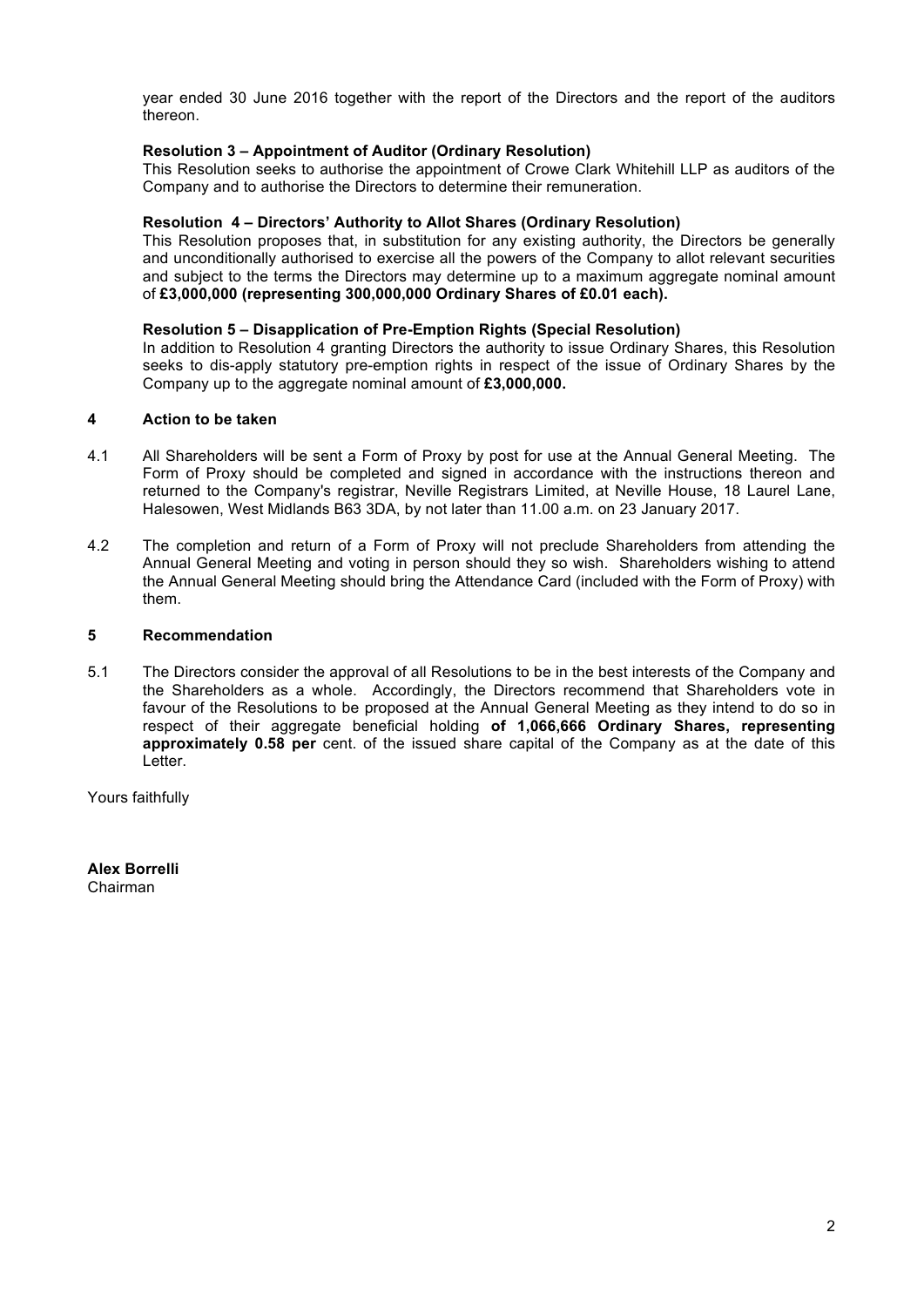# **APPENDIX**

# **BMR Group PLC**

*(Incorporated and registered in England and Wales under the Companies Act 1985 with registered number 2401127)*

# **NOTICE OF ANNUAL GENERAL MEETING**

**NOTICE IS HEREBY GIVEN** that the 2016 Annual General Meeting of the members of the Company will be held at the offices of WH Ireland Limited, 24 Martin Lane, London EC4R 0DR at 11.00 a.m. on 24 January 2017 to consider and, if thought fit, pass the following resolutions, resolutions numbered 1 to 4 inclusive will be proposed as ordinary resolutions and resolution number 5 will be proposed as a special resolution:

**Resolution 1:** To re-elect Michael Alexander Borrelli, a Director, who has served as a Director since the last Annual General Meeting.

**Resolution 2:** To receive and consider the report of the Directors and the financial statements for the year ended 30 June 2016 and the report of the auditors thereon.

**Resolution 3:** That Crowe Clark Whitehill LLP be appointed as auditors of the Company and to authorise the Directors to determine their remuneration.

**Resolution 4: :** That, in accordance with section 551 of the United Kingdom Companies Act 2006 ("**Act**"), in substitution for any existing authority, the Directors be generally and unconditionally authorised to allot equity securities (as defined by section 560 of the Act) up to an aggregate nominal amount of £3,000,000 provided that this authority shall, unless renewed, varied or revoked by the Company, expire on the conclusion of the next annual general meeting of the Company save that the Company may, before such expiry, make offer(s) or enter agreement(s) which would or might require shares to be allotted or equity securities to be granted after such expiry and the Directors may allot or grant equity securities in pursuance of such offers or agreements notwithstanding that the authority conferred by this resolution has expired.

**Resolution 5:** That, conditional on passing Resolution 4 above, and in accordance with section 570 of the Act, the Directors be generally empowered to allot equity securities (as defined in section 560 of the Act) for cash or non-cash consideration pursuant to the authority conferred in Resolution 4, as if section 561(1) of the Act did not apply to any such allotment, provided that this power shall be limited to the allotment of equity securities up to an aggregate nominal amount of £3,000,000 and provided that this power shall expire on the earlier of conclusion of the next Annual General Meeting of the Company (unless renewed, varied or revoked by the Company prior to or on that date) save that the Company may, before such expiry, make offer(s) or agreement(s) which would or might require equity securities to be allotted after such expiry and the Directors may allot equity securities in pursuance of any such offers or agreements notwithstanding that the power conferred by this resolution has expired.

By Order of the Board **Registered Office: By Order of the Board** Registered Office:

35 Piccadilly London W1J 0DW

Date: 28 December 2016

#### **NOTES FOR SHAREHOLDERS**

#### **ENTITLEMENT TO ATTEND AND VOTE**

<sup>1.</sup> Pursuant to Regulation 41 of the Uncertificated Securities Regulations 2001 (as amended by the Companies Act 2006 (Consequential Amendments) (Uncertificated Securities) Order 2009), the Company specifies that only those Shareholders registered in the Company's register of members at 6.00 p.m. **on 22 January 2017** or, if the meeting is adjourned, in the register of members at 6.00 p.m. on the second day prior to the day of any adjourned meeting, shall be entitled to attend or vote at this Annual **General** Meeting in respect of the number of shares registered in their names at that time. Changes to entries on the register after **6.00 p.m. on 22 January 2017** or, if the